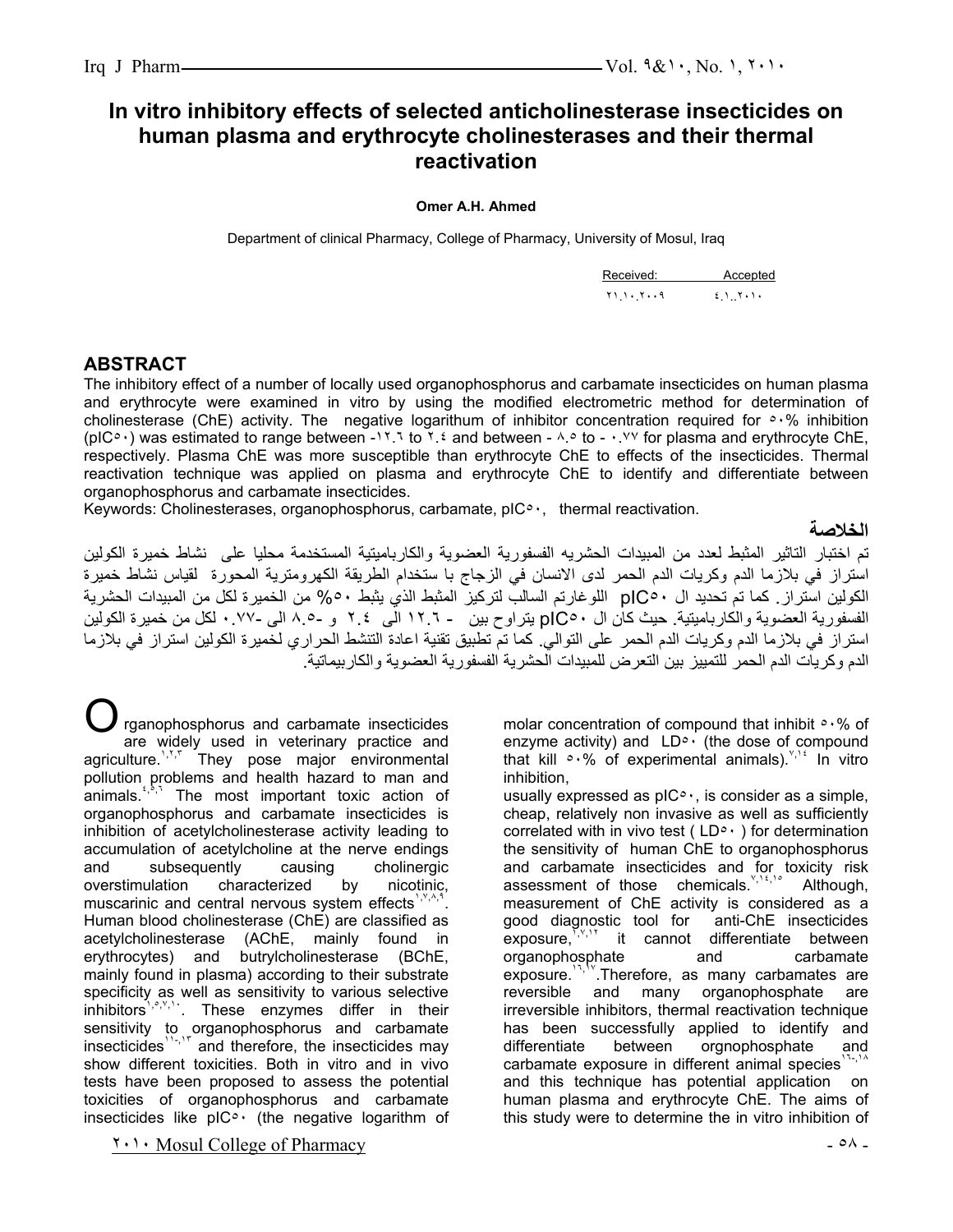ChE to evaluate their sensitivity to commercially available organophosphorus and carbamate insecticides and application of thermal reactivation technique on plasma and erythrocyte ChEs to differentiate between inhibition caused by organophosphorus and carbamate insecticides.

#### **Materials and methods Subjects**

 The subjects included in this study were males and females, age  $10+1$  years, apparently healthy with no history of exposure to anti-ChE insecticides or drugs. Blood samples were collected in a  $\circ$  ml EDTA-treated test tubes then centrifuged ( Centurion, UK) at  $1 \cdots$  rpm for  $1 \circ$  min. The erythrocytes and plasma were separately pooled and kept on ice for ChE assay.

#### **Electrometric assay of ChE activity**

 We used a modified electrometric validated in human.<sup>14,14</sup> For a typical assay condition, the reaction mixture in a  $\cdots$  ml beaker contained  $\cdots$  ml distilled water,  $\cdot$ . \* ml plasma or erythrocytes and  $\cdot$ ml pH  $\land$ . barbital-phosphate buffer $\therefore$ 

 The pH of the mixture (pH١) was measured with glass electrode using pH meter (Hanna Instruments, Romania), then  $\cdot$  1ml of aqueous solution of acetylthicholine (٧.٥%) was added to the

reaction mixture which was incubated at ٣٧◦ C in water bath (Shaker bath  $\circ$ BS٣٠, UK) for ٢٠ min. At the end of the incubation period, the pH of the reaction mixture (pH٢) waseasured. The enzyme activity was calculated as follows:

ChE activity ( $\Delta$ pH/ $\gamma \cdot$  min.) = (pH $\gamma$ -pH $\gamma$ )- $\Delta$ pH of blank

 The blank was without the blood aliquot. The barbital-phosphate buffer solution consist of ١.٢٤g sodium barbital (BDH), ٠.١٦٣g potassium dihydrogen phosphate (Merck, Germany), and ٣٥.٠٧g sodium chloride (BDH) dissolved in one liter distilled water<sup>1,4,1</sup>. The pH of the buffer was adjusted to  $4.1$ with  $\overline{N}$  HCL.

**In vitro ChE inhibition by organophosphorus and carbamate insecticide**The method of inhibitor-ChE incubation  $14,71$  was used to measure the in vitro inhibition of plasma and erythrocyte ChE activities by organophosphuorus chlorpyrifos (٤٨%, CHEMINOVA, Denemark), triazophos (٤٠%,<br>Shandong Qiaochg Chemical, China), Shandong Qiaochg Chemical, monocroptophos  $({}^{t} \cdot \cdot g/L)$ , Greenriver), and

dimetheoate (٤٠٠g/L, Devitayal, India) and carbamate carbaryl (٨٥%, Sociedad Anonima De Agroquimicos, Spain), methomyl (٩٠%, Dobon Donomorz, USA) and propamocarb (٧٢٢g/L, AGRIA SA., Bulgaria). The insecticides were prepared in distill water and individually added in a  $\cdot$ . Imit o the reaction mixture of the plasma and erythrocytes. The reaction mixtures containing insecticides were incubated at  $\mu$ <sup>o</sup>C for  $\cdot$  min. Theraftere, the residual ChE activity in mixture was measured as before.The % of enzyme inhibition was calculated as follows:

% ChE inhibition= [ChE activity (without insecticide)- ChE activity (with insecticide)/ChE activity (without insecticide)] $X \cdot \cdot$ 

#### **Determination of IC٥٠ values**

The % inhibition of control activity was plotted against logarithm of inhibitor concentration. The IC<sup>o</sup> · values were determined by linear regression of the inhibition curve from  $5.4.4\%$  inhibition. When inhibition values was less than  $\circ \cdot \%$  the IC $\circ \cdot$  value was determined by extrapolation<sup>"</sup>.

**Thermal reactivation of organophosphorus and carbamate inhibited-ChE**In vitro inhibition of plasma and erythrocyte ChE by organophosphorus and carbamate insecticides were done as mentioned above. Before the determination of ChE activity the reaction mixture was incubated in water bath at ٣٧º C for  $14-76$  hours<sup>17,19</sup>. Theraftere, the ChE was assayed as described before. The % of enzyme reactivation was calculated as follows:

% of ChE reactivation= [ChE activity after reactivation – ChE activity before reactivation /ChE activitry after reactivation

#### **Statistics**

When applicable, the data where subjected to one way analysis of variance followed by the least significant test $"$ . Student's-t- test was used for the means of two groups<sup>11</sup>. The level of significance was at  $P < \cdots$ °.

#### **Results**

Tables 1-Y show in vitro inhibition of plasma and eryrthocyte ChEs by organophosphate and carbamate insecticides and their thermal reactivation. The organophosphorus (chlorpyriphos, monocroptophos, dimethoate, and triazophos) and carbamate (carbaryl, methomyl and propamocarb) insecticides in a concentration- dependent manner variably inhibited plasma and erythrocyte ChE activities in vitro (Tables ١-٧).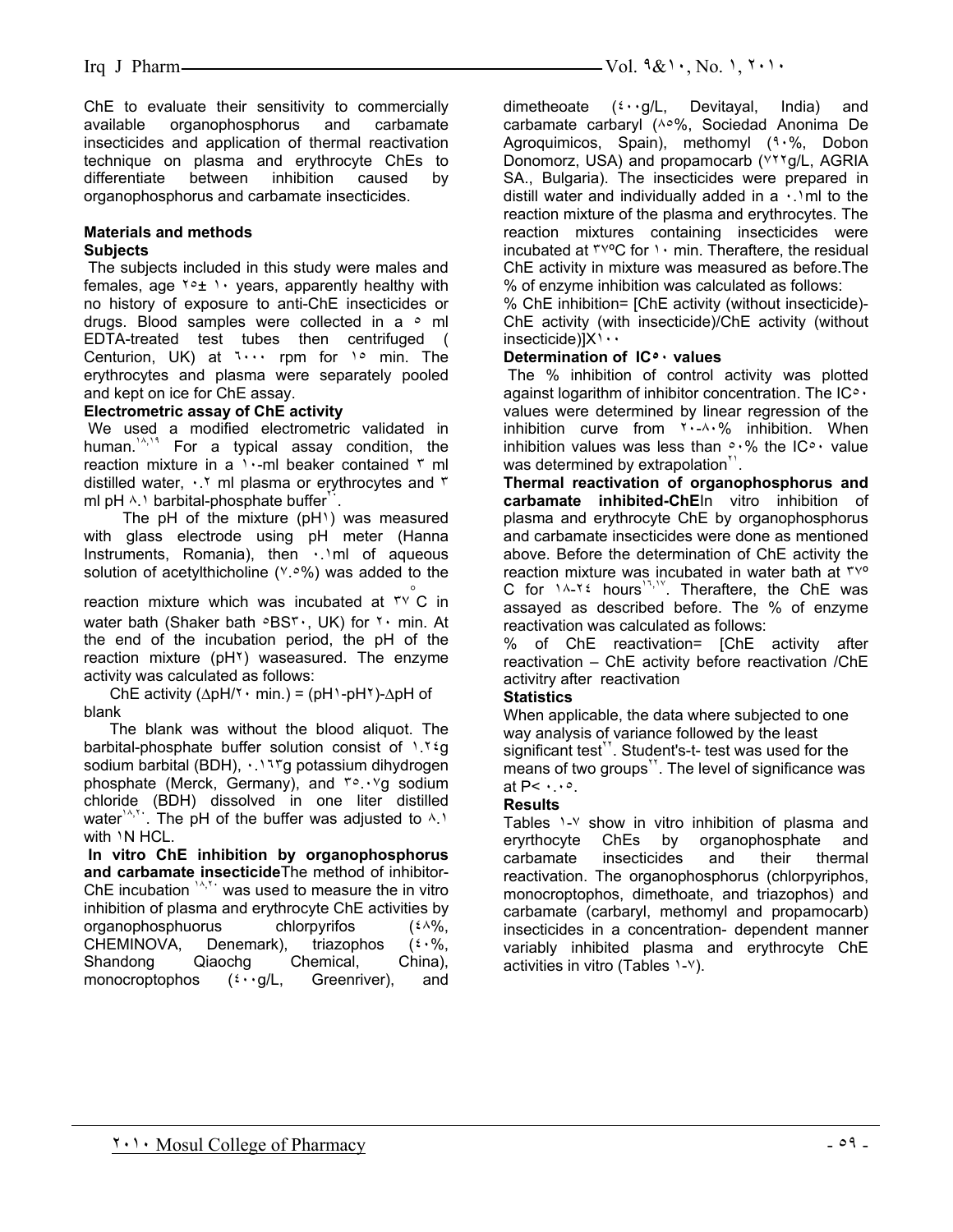| Table 1: In vitro plasma and erythrocyte cholinesterase (ChE) inhibition by Chlorpyrifos and their thermal reactivation |  |  |
|-------------------------------------------------------------------------------------------------------------------------|--|--|
|                                                                                                                         |  |  |

|               |                                                          | Plasma      |                            |            | . .                        | Erythrocyte     |                     |            |
|---------------|----------------------------------------------------------|-------------|----------------------------|------------|----------------------------|-----------------|---------------------|------------|
| Conc          | ChE                                                      | %           | Ch <sub>E</sub>            | %          | ChE                        | $\%$            | <b>ChE</b>          | $\%$       |
| μM            | Activity                                                 | inhibition  | Activity                   | reactivati | Activity                   | inhibition      | Activity            | reactivati |
|               | $\Delta$ pH/۲ · min                                      |             | After                      | on         | $\Delta$ pH/ $\gamma$ ·min |                 | After               | on.        |
|               |                                                          |             | reactivation               |            |                            |                 | reactivation        |            |
|               |                                                          |             | $\Delta$ pH/ $\gamma$ ·min |            |                            |                 | $\Delta$ pH/۲ · min |            |
|               | l. l±・・۲                                                 |             | . VI                       |            | $\lambda \cdot \pm i$      |                 | $\cdot$ A2          |            |
| .170          | $.90 +$                                                  | ۲.٦         |                            |            | $\cdot$ $2 + \cdot \cdot$  | ع ١             |                     |            |
| . 70          | $\cdot$ 91+ $\cdot$ $\cdot$ $\epsilon$ *                 | ١٧٤         | .15                        |            | $1.11 + 1.1$               | ۱.۱             | $\cdot$ VA          |            |
| $\cdot \cdot$ | $\cdot$ $V$ $\pm$ $\cdot$ $\cdot$ $\tau$ *               | $r \circ t$ |                            |            | ۱۱٦+۰۰۲                    | 2.5             |                     |            |
|               | $\cdot$ $\uparrow \wedge \pm \cdot$ $\cdot$ $\uparrow^*$ | ٦٥ ٣        | .79                        |            | ۱ ۱۰۰۰۰ ۱                  | źγ              | ۱.۱۳                |            |
|               | $\cdot \cdot \cdot + \cdot$                              | 97.7        |                            |            | $1.11 \pm 1.17$            | ۸.٦             |                     |            |
|               | $\cdots$ $\pm$ $\cdots$ $\pm$                            | 92.5        | $\cdot$ $\cdot$ 1          |            | $.90 \pm 7*$               | $Y \cup \Sigma$ | .79                 |            |

٭ Significantly different from the respective control (٠ concentration), P<٠.٠٥.  $n = \frac{1}{2}$  concentration group.

ChE values are mean±SD

Table ٢ : In vitro plasma and erythrocyte cholinesterase (ChE) inhibition by monocroptophos and their thermal reactivation.

|                                       |                                                                   | Plasma          |                                        |                 | Erythrocyte                                                  |           |                        |                      |
|---------------------------------------|-------------------------------------------------------------------|-----------------|----------------------------------------|-----------------|--------------------------------------------------------------|-----------|------------------------|----------------------|
| Conc.                                 | ChE                                                               | $\%$            | ChE                                    | $\%$            | <b>ChE</b>                                                   | %         | ChE                    | $\%$                 |
| μM                                    | Activity                                                          | inhibiti        | Activity                               | reactiv         | Activity                                                     | inhibitio | Activity               | reacti               |
|                                       | $\Delta$ pH/۲ · min                                               | <b>on</b>       | After                                  | ation           | $\Delta$ pH/۲ · min                                          | n         | After                  | vation               |
|                                       |                                                                   |                 | reactivation                           |                 |                                                              |           | reactivation           |                      |
|                                       |                                                                   |                 | $\Delta$ pH/۲ · min                    |                 |                                                              |           | $\Delta$ pH/۲ · min    |                      |
| $\ddot{\phantom{1}}$                  | $1.12 \pm 1.1$                                                    | ٠               | 1.12                                   | ٠               | $\cdot$ $\cdot$ $\cdot$ $\cdot$ $\cdot$ $\cdot$ $\cdot$      | $\bullet$ | $\mathcal{L}$          | $\vee$               |
| $\cdot \cdot \cdot \circ \cdot \cdot$ | $\cdot$ $1 \wedge \pm \cdot$ $\cdot$ $1$ *                        | ٤١              |                                        |                 |                                                              |           |                        |                      |
| $\cdot$ , $\tau$ ) $\tau$             | $\cdot 20 + \cdot 1$ *                                            | $7 \cdot 0$     |                                        |                 |                                                              |           |                        |                      |
| $\cdot \cdot \cdot \cdot \cdot$       | $\cdot \circ \xi_{\pm} \cdot \cdot \cdot$                         | 01.7            |                                        |                 |                                                              |           |                        |                      |
| .170                                  | $\cdot \cdot \cdot + \cdot \cdot \cdot$                           | ۹۸              |                                        |                 | $1 \pm 1.1$                                                  |           |                        |                      |
| .70                                   | $\cdot \cdot \cdot + \cdot \cdot \cdot$                           | 9A.0            | $\cdot \cdot \cdot \cdot$ <sup>a</sup> | $Y \cdot \cdot$ | $1.1 \pm 1.0$                                                | ۲ ۸       | .91                    | $\bullet$            |
| $\cdot \circ$                         | $\cdot$ , $\cdot$ $\uparrow$ +, $\cdot$ , $\uparrow$ *            | 9A <sub>1</sub> |                                        |                 | $1.1 \pm 1.1$                                                | $\bullet$ |                        |                      |
|                                       | $\cdot$ $\uparrow$ $\uparrow$ $\pm$ $\cdot$ $\uparrow$ $\uparrow$ | V1.9            | $\cdot$ , $\cdot$ $\cdot$              | $\bullet$       | $\cdot$ 97+ $\cdot$ $\cdot$ 7*                               | 9.1       | $\cdot 7$              | $\ddot{\phantom{1}}$ |
|                                       | $\cdot$ $\gamma_{\pm}$ $\cdot$ $\sqrt{*}$                         | 91.1            |                                        |                 | $\cdot \Lambda$ o $\pm \cdot \Lambda$ . $\epsilon$ *         | 17.9      |                        |                      |
| $\epsilon$                            | $\cdot \cdot 1 \pm \cdot \cdot 1^*$                               | 90.7            | $\cdot \cdot \cdot$                    | ٠               | $\cdot \Lambda \Upsilon \pm \cdot \cdot \cdot \varepsilon$ * | 19.5      | $\cdot$ , $\mathsf{Y}$ | $\bullet$            |

٭ Significantly different from the respective control (٠ concentration), P<٠.٠٥. a

a Significantly differerent from pre-reactivation values.

n= ٣-٤/ concentration group ChE values are mean±SD

Table ٣ : In vitro plasma and erythrocyte cholinesterase (ChE) inhibition by Triazophos and their thermal reactivation

|               |                                                  | Plasma               |                      |                             | Erythrocyte                                           |           |                        |                      |  |
|---------------|--------------------------------------------------|----------------------|----------------------|-----------------------------|-------------------------------------------------------|-----------|------------------------|----------------------|--|
| Conc.         | <b>ChE</b>                                       | %                    | ChE                  | $\%$                        | <b>ChE</b>                                            | %         | ChE                    | $\%$                 |  |
| μM            | Activity                                         | inhibitio            | Activity             | reactiv                     | Activity                                              | inhibitio | Activity               | reactiv              |  |
|               | $\Delta$ pH/ $\check{\ }$ · min                  | n                    | After                | ation                       | $\Delta$ pH/۲ · min                                   | n         | After                  | ation                |  |
|               |                                                  |                      | reactivation         |                             |                                                       |           | reactivation           |                      |  |
|               |                                                  |                      | $\Delta$ pH/۲ · min  |                             |                                                       |           | $\Delta$ pH/۲ · min    |                      |  |
| ٠             | $.90 + 8$                                        | $\ddot{\phantom{1}}$ | $\cdot$ . $\vee\tau$ |                             | $1.1 \pm 1.11$                                        | ٠         | $\cdot$ $\vee$ $\circ$ | ٠                    |  |
| .170          | $.97 + .10$                                      | ۱۰ م                 |                      |                             | $\cdot$ $\lambda + \cdot \cdot \cdot$ $\cdot$ $\cdot$ | ۲ ٥ ٢     |                        |                      |  |
| .70           | $\cdot$ $\wedge$ $\vee$ $\div$ $\wedge$ $\circ$  | $\lambda_{1}$        | .49                  | $\mathbf{r}$ . $\mathbf{r}$ | $\cdot$ , $1 \vee + \cdot$ , $1 \vee^*$               | $TV$ {    |                        |                      |  |
| $\cdot \cdot$ | $\cdot$ $\wedge$ $\pm$ $\cdot$ $\cdot$ $\wedge$  | $\cdot \cdot$        |                      |                             | $\cdot$ $1\Lambda + \cdot$ $\cdot$ $\circ$ *          | 5.17      |                        |                      |  |
|               | $\cdot$ $\wedge$ $\uparrow$ $\pm$ $\cdot$ $\vee$ | ۳.٦                  | .1                   | $\ddot{\phantom{1}}$        | $\cdot$ $\circ \wedge + \cdot \cdot \wedge^*$         | $21$ Y    | $\cdot$ . $\mathsf{r}$ | $\ddot{\phantom{1}}$ |  |
|               | $\cdot$ $1 \vee \pm \cdot \cdot \cdot$ .         | Y9.0                 | $\cdot \wedge r^a$   | ع ۲                         | $\cdot$ $\circ$ $\vee$ $\pm$ $\cdot$ $\vee$ $\ast$    | 21.1      |                        |                      |  |
|               | $\cdot$ $21 + 11$ *                              | $\circ$ 7 $\wedge$   | $\cdot$ 22           | $V, \tilde{V}$              | $.01 + .10*$                                          | 07.72     | $\cdot$ , $\lambda^a$  | ۳١                   |  |
| $\Lambda$     | $\cdot \cdot \cdot + \cdot \cdot$                | $\wedge$             |                      |                             |                                                       |           |                        |                      |  |

٭ Significantly different from the respective control (٠ concentration), P<٠.٠٥.

٢٠١٠ Mosul College of Pharmacy - ٦٠ -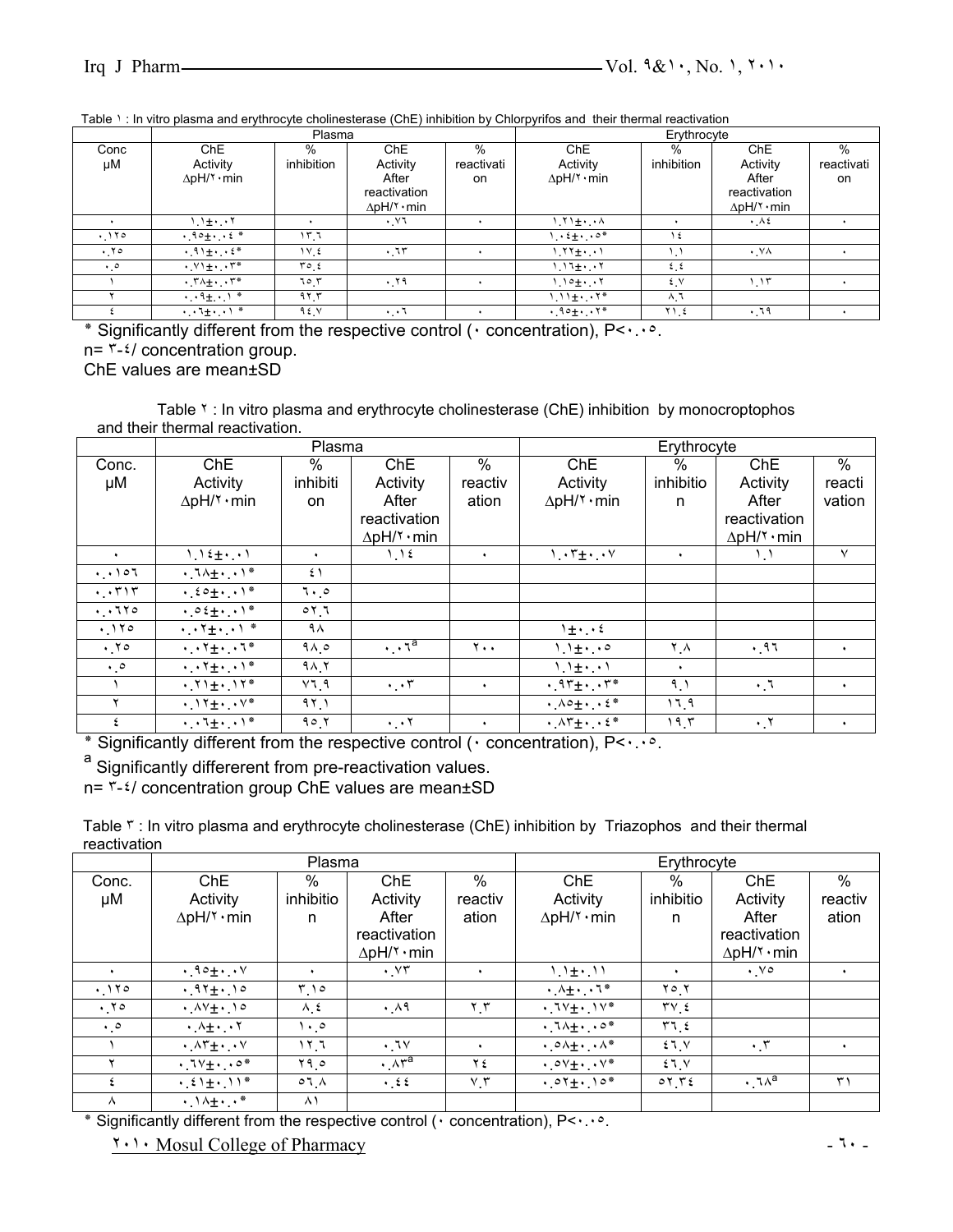<sup>a</sup> Significantly differerent from pre-reactivation values.

n= ٣-٤/concentration group. ChE values are mean±SD

|                      |                                                                | Plasma      |                      |                        | Erythrocyte                                   |               |                      |           |
|----------------------|----------------------------------------------------------------|-------------|----------------------|------------------------|-----------------------------------------------|---------------|----------------------|-----------|
| Conc.                | <b>ChE</b>                                                     | %           | Ch <sub>E</sub>      | $\%$                   | ChE                                           | $\%$          | ChE                  | $\%$      |
| μM                   | Activity                                                       | inhibitio   | Activity             | reactiv                | Activity                                      | inhibitio     | Activity             | reactiv   |
|                      | $\Delta$ pH/ $\check{\ }$ · min                                | n           | After                | ation                  | $\Delta$ pH/۲ · min                           | n             | After                | ation     |
|                      |                                                                |             | reactivation         |                        |                                               |               | reactivation         |           |
|                      |                                                                |             | $\Delta$ pH/۲ · min  |                        |                                               |               | $\Delta$ pH/۲ · min  |           |
| $\ddot{\phantom{1}}$ | $1.7 \pm 1.7$                                                  | $\bullet$   | 1.19                 | $\cdot$ $\wedge \circ$ | $1.171 +$                                     | ٠             | 1.11                 |           |
| .70                  | $1.7 \pm 1.0$                                                  | ٠           | 1.19                 | $\bullet$              | $1.19 +7$                                     | ۸.۸           | $\cdot$ Y $\epsilon$ | ٠         |
| $\cdot \cdot$        | $1.7 + 1.7$                                                    | ٠           |                      |                        | $1.19 + 7$                                    | $Y_1Y_2$      |                      |           |
|                      | $1.1 \pm 1.1$                                                  | 7.2         |                      | $\bullet$              | $1.15 + 5$                                    | 1.15          | $\mathcal{L}$        | $\bullet$ |
|                      | $1.1 \pm 1.17$                                                 | 0 ، ٦       |                      |                        | $1.17 + 7$                                    | 1.11          |                      |           |
|                      | $1.1 \pm 1.0$                                                  | 9, 2        | $\cdot$ . $\vee\tau$ |                        | $1.12 \pm 1.17$                               | $\frac{1}{2}$ |                      | ٠         |
|                      | $\cdot$ . $9\lambda + \cdot$ . $5*$                            | 17.90       |                      |                        | $1.11 + 7$                                    | 9.17          |                      |           |
| ١.                   | $\cdot$ $\uparrow \vee \uparrow \cdot$ $\cdot \vee^*$          | 7 A 7 E     |                      |                        | $1.1 \pm 1.17$                                | 15.01         |                      |           |
| $\mathbf{y}$ .       | $\cdot$ , $\mathsf{r} \circ \pm \cdot \cdot \cdot \circ \cdot$ | $V \cdot V$ |                      |                        | $\lambda \cdot \lambda + \cdot \cdot \lambda$ | ۸۸. ۱۱        |                      |           |
| $\mathbf{r}$ .       | $\cdot$ . $\uparrow \pm \cdot$ . $\uparrow *$                  | VTYT        | .15                  | ٠                      | $.79 + .61*$                                  | $55 \wedge c$ | $\cdot$ 27           | ٠         |

Table ٤: In vitro plasma and erythrocyte cholinesterase (ChE) inhibition by Dimethoate and their thermal reactivation.

Significantly different from the respective control ( $\cdot$  concentration), P< $\cdot \cdot \cdot$ . n= ٣-٤/concentration group.

ChE values are mean±SD

Table  $\circ$ : In vitro plasma and erythrocyte cholinesterase (ChE) inhibition by Carbaryl and their thermal reactivation.

|              |                                                                   | Plasma                                 |                     |         | Erythrocyte                                             |              |                     |                      |
|--------------|-------------------------------------------------------------------|----------------------------------------|---------------------|---------|---------------------------------------------------------|--------------|---------------------|----------------------|
| Conc.        | ChE                                                               | %                                      | ChE                 | $\%$    | ChE                                                     | $\%$         | ChE                 | %                    |
| μM           | Activity                                                          | inhibitio                              | Activity            | reactiv | Activity                                                | inhibitio    | Activity            | reactiv              |
|              | $\Delta$ pH/ $\check{\ }$ · min                                   | n                                      | After               | ation   | $\Delta$ pH/۲ · min                                     | n            | After               | ation                |
|              |                                                                   |                                        | reactivation        |         |                                                         |              | reactivation        |                      |
|              |                                                                   |                                        | $\Delta$ pH/۲ · min |         |                                                         |              | $\Delta$ pH/۲ · min |                      |
|              | $1.7 \pm 1.12$                                                    |                                        | ٦.١٦.               |         | $1.7 \pm 1.1$                                           |              | ۱٬۱۷                |                      |
| $\circ$      | $\cdot$ $\wedge$ $\vee$ $\pm$ $\cdot$ $\vee$ $\ast$               | $\mathbf{r} \cdot \mathbf{y}$          | 1.17a               | ٤١      | $\cdot$ $\vee$ $\pm$ $\cdot$ $\cdot$ $\vee$ $\ast$      | 21.57        | $\cdot$ . YA        | $\circ$ , $\epsilon$ |
|              | $\cdot$ $\vee$ $\uparrow$ $\pm$ $\cdot$ $\cdot$ $\uparrow$ $\ast$ | 25.11                                  |                     |         | $\cdot$ $1 \vee \pm \cdot$ $\cdot$ $1$ *                | 27.10        |                     |                      |
| ۲.           | $\cdot$ $\cdot$ $\cdot$ $\cdot$ $\cdot$ $\circ$ $\cdot$           | $\circ$ $\gamma$ <sub>-</sub> $\gamma$ | 1.1۳a               | ᄉᄉ      | $\cdot$ , $\tau_{\pm}$ , $\cdot$ , $\tau^*$             | 01.12        | .71                 | ا". ا                |
| $\epsilon$ . | $\cdot$ , $\uparrow$ ) $\pm$ $\cdot$ , $\uparrow$ ) $^*$          | $VV$ $\tau$                            | 1.11a               | ۲۹۳     | $\cdot$ . $2 + \cdot$ . $\cdot$ $\cdot$ $\cdot$ $\cdot$ | $V \cdot 96$ | $\cdot$ 27          | ٥                    |

٭ Significantly different from the respective control (٠ concentration), P<٠.٠٥.

a Significantly different from pre-reactivation values.

n= ٣-٤/ concentration group.

ChE values are mean±SD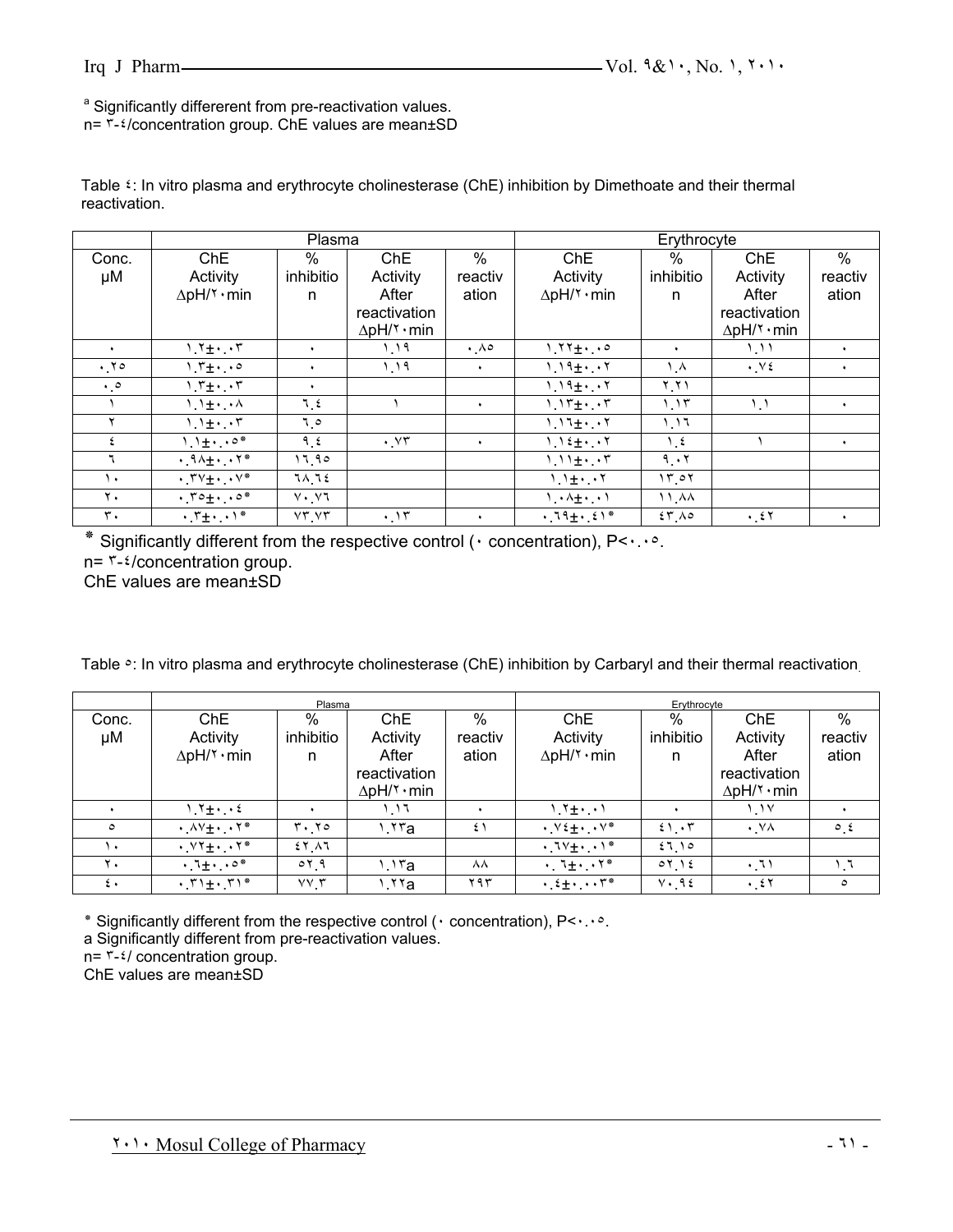|              |                                                                                | Plasma                 |                                 |         | Erythrocyte                                                           |                      |                     |                      |
|--------------|--------------------------------------------------------------------------------|------------------------|---------------------------------|---------|-----------------------------------------------------------------------|----------------------|---------------------|----------------------|
| Conc.        | ChE                                                                            | %                      | Ch <sub>E</sub>                 | $\%$    | ChE                                                                   | $\%$                 | ChE                 | $\%$                 |
| μM           | Activity                                                                       | inhibiti               | Activity                        | reactiv | Activity                                                              | inhibitio            | Activity            | reactiv              |
|              | $\Delta$ pH/۲ · min                                                            | <b>on</b>              | After                           | ation   | $\Delta$ pH/۲ · min                                                   | n                    | After               | ation                |
|              |                                                                                |                        | reactivation                    |         |                                                                       |                      | reactivation        |                      |
|              |                                                                                |                        | $\Delta$ pH/ $\check{\ }$ · min |         |                                                                       |                      | $\Delta$ pH/۲ · min |                      |
|              | $1.7V_{\pm} \cdot$                                                             | $\ddot{\phantom{1}}$   |                                 |         | $1.77 + 1.77$                                                         | $\ddot{\phantom{1}}$ | $\cdot 7$           | ٠                    |
| ۲۰ (         | $\cdot$ 95 + $\cdot$ $\cdot$ $\circ$ *                                         | $\mathsf{Y}\mathsf{V}$ |                                 |         | $\cdot$ $\wedge$ $\uparrow$ $\pm$ $\cdot$ $\cdot$ $\uparrow$ $\ast$   | ٣٣                   |                     |                      |
| ه ۲          | $\cdot$ $11 + \cdot \cdot 1$                                                   | $\circ$                | $\cdot \circ \cdot$             |         | $\cdot$ $1 \vee \pm \cdot \cdot \cdot$                                | ٤٦                   | $\cdot \cdot$       | ٠                    |
| $\circ$      | $\cdot$ $25 + \cdot \cdot 5$                                                   | ٦٧                     |                                 |         | $\cdot$ $\circ \wedge \pm \cdot$ $\cdot$ $\in$ $*$                    | $\circ$              |                     |                      |
| ١.           | $\cdot$ $\uparrow$ $\uparrow$ $\pm$ $\cdot$ $\cdot$ $\uparrow$ $*$             | $\vee$ ٦               | $\cdot$ $\tau\tau$              | 0 . ٦   | $.07 + 7*$                                                            | $\circ \wedge$       | $\cdot \cdot$       |                      |
| ۲.           | $\cdot$ $\mathsf{Y1}_{\pm}$ $\cdot$ $\mathsf{Y}^*$                             | Λ.                     |                                 |         | $\cdot$ $\epsilon$ $\uparrow$ $\pm$ $\cdot$ $\cdot$ $\uparrow$ $\ast$ | $\vee$               |                     |                      |
| $\epsilon$ . | $\cdot$ $\uparrow$ $\uparrow$ $\pm$ $\cdot$ $\downarrow$ $\uparrow$ $\uparrow$ | $\lambda$ r $\chi$     | $\cdot$ a                       | ۲٤      | $\cdot$ $2 + \cdot$ $\cdot$ $1 *$                                     | $\vee\uparrow$       | .77                 | $\ddot{\phantom{1}}$ |

Table ٦ : In vitro plasma and erythrocyte cholinesterase (ChE) inhibition by Methomyl and their thermal reactivation

٭ Significantly different from the respective control (٠ concentration), P<٠.٠٥.

a Significantly differerent from pre-reactivation values.

 $n = \frac{1}{2}$  concentration group.

ChE values are mean±SD

Table Y: In vitro plasma and erythrocyte cholinesterase (ChE) inhibition by Propomocarb and their thermal reactivation

|                 |                                                     | Plasma      |                                         |               | Erythrocyte                          |            |                     |         |
|-----------------|-----------------------------------------------------|-------------|-----------------------------------------|---------------|--------------------------------------|------------|---------------------|---------|
| Conc.           | ChE                                                 | %           | Ch <sub>E</sub>                         | $\frac{0}{0}$ | ChE                                  | $\%$       | ChE                 | $\%$    |
| μM              | Activity                                            | inhibiti    | Activity                                | reactiv       | Activity                             | inhibitio  | Activity            | reactiv |
|                 | $\Delta$ pH/ $\lambda$ · min                        | on.         | After                                   | ation         | $\Delta$ pH/ $\lambda$ · min         | n          | After               | ation   |
|                 |                                                     |             | reactivation                            |               |                                      |            | reactivation        |         |
|                 |                                                     |             | $\Delta$ pH/ $\check{\mathsf{y}}$ · min |               |                                      |            | $\Delta$ pH/۲ · min |         |
|                 | $1.1 + 1.1$                                         | ٠           |                                         |               | $1 \cdot 2 + \cdot 1$                | $\bullet$  |                     |         |
| ١٠              | $.97 +2$ *                                          | ۱۱          |                                         |               | $.97 +2$                             | ⋏          |                     |         |
| $\mathbf{y}$ .  | $\cdot$ $\wedge$ 9 $\pm$ $\cdot$ $\cdot$ $\wedge$ * | ع ١         |                                         |               | $1\pm\cdot\cdot\cdot$                | ٤          |                     |         |
| ٣.              | $\cdot$ $\wedge \wedge \pm \cdot$ . Y*              | ع ١         |                                         |               | $1 + \cdot \cdot$                    | $\epsilon$ |                     |         |
| $\circ$ .       | $\cdot \wedge \circ \pm \cdot \cdot \cdot \wedge^*$ | $\vee$      |                                         |               | $.97 +$                              | ۱۱         |                     |         |
| ٦.              | $\cdot$ . 11 + $\cdot$ . 1*                         | $\setminus$ |                                         |               | $1.1 + 7$                            | ٣          |                     |         |
| ۸.              | $.9V_{\pm}$ . 1                                     | ٦           |                                         |               | $\cdot$ $9\lambda + \cdot$ $\cdot$ ) | ٦          |                     |         |
| ۰۰۱.            | $\cdot \Lambda \circ \pm \cdot \cdot \cdot \cdot$ * | $\vee$      |                                         |               | $.91\pm 0$                           | $\gamma$   |                     |         |
| $Y \cdot \cdot$ | $\cdot \Lambda$ Y $\pm$ $\cdot \cdot$ $\vee^*$      | ۲۱          |                                         |               | $.91 +0*$                            | $\lambda$  |                     |         |

٭ Significantly different from the respective control (٠ concentration), P<٠.٠٥.

n= ٣-٤/ concentration group. ChE values are mean±SD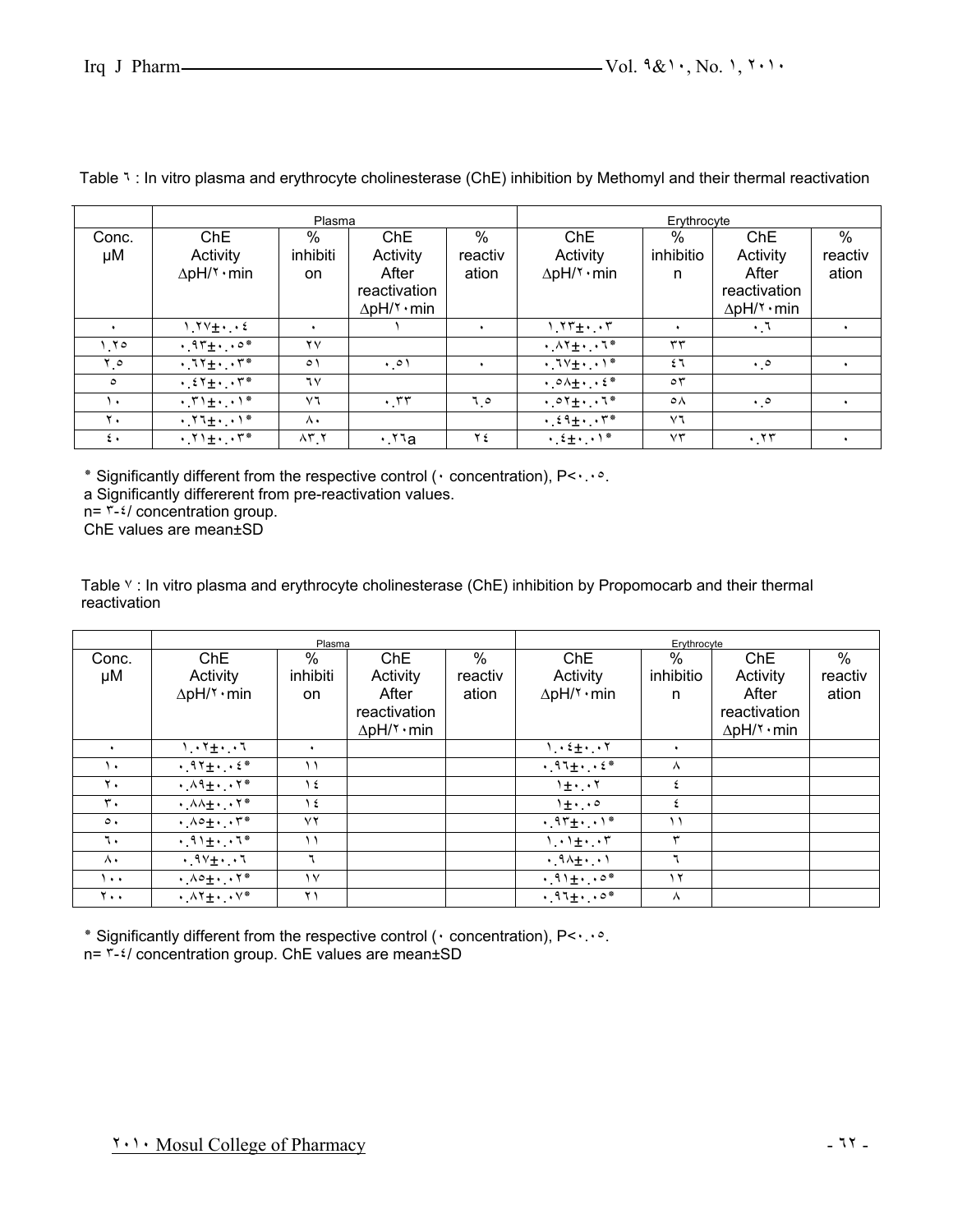Table  $\land$  shows pIC $\circ \cdot$  values for the investigated insecticides. Where the  $pIC^{\circ}$  values ranged from -1.1 to 1.2 and from  $-A.$  to  $-A.$  The plasma and erythrocyte, respectively.

| Insecticides   | pIC <sup>o</sup> |                          |  |  |
|----------------|------------------|--------------------------|--|--|
|                | Plasma           | <b>RBC</b>               |  |  |
| Chlorpyrifos   | ۱۰۰۱.            | $-\lambda$ 0             |  |  |
| Monocroptophos | ع ۲              | $-7$ 0 $7$               |  |  |
| Triazophos     | $-0.09$          | ۲ . ۱-                   |  |  |
| Dimethoate     | $-1$ , $-1$      | $-\mathbf{v}$ $\epsilon$ |  |  |
| Carbaryl       | $-1.17$          | -11                      |  |  |
| Methomyl       | -0.72            | -• VV                    |  |  |
| Propamocarb    | ۱۲.٦             | $-VVt$                   |  |  |

| Table $\wedge$ : The pIC <sup>o</sup> values of the investigated |  |  |  |  |  |  |  |  |
|------------------------------------------------------------------|--|--|--|--|--|--|--|--|
|------------------------------------------------------------------|--|--|--|--|--|--|--|--|

insecticides

#### **Discussion**

Domestic uses of organophosphorus and carbamate insecticides is frequent and widespread in Iraq and presents serious health hazards. Commercially, there are wide variety of organophosphorus and carbamate products, therefore the inhibitory effects of these insecticides is an important issue for toxicity risk assessment. In vitro inhibition (expressed as  $p|C^{\circ}$  is considered as a simple, cheap, rapid, relatively non-invasive and sufficiently correlated to in vivo studies (LD $\circ$ ·) for toxicity risk assessment.

 Our research introduces in vitro inhibition of human plasma and erythrocyte ChE by organophosphorate

(chlorpyifos,triazophos,monocroptophos, and carbamate (carbaryl, methomyl and propamocarb) insecticides. In vitro inhibition of human plasma and erythrocyte ChE by these insecticides was in agreement with their reported anti-ChE actions<sup>1, r, 14, 19, 17</sup>. The present findings suggest that human plasma ChE is more susceptible to the action of organophosphrus and carbamate than erythrocytes ChE as indicated by their pIC٥٠, therefore, plasma ChE activity is more suitable than erythrocyte ChE activity as a biomarker for monitoring exposure to organophosphorus and carbamate insecticide. This finding is in agreement with study conducted by Lotti et al,  $1990$ <sup>T</sup>. Insecticides used in this study were arranged in an ascending manner from the lower to the higher toxic one in the following order (propamocarb<carbaryl<dimethoate< triazophos<methomyl<chlorpyrifos<

monocroptophos) according to their plasma  $p \mid C$ ° and (clorpyrifos <propamocarb<dimethoate<monocroptophos<

carbary< triazophos < methomyl) according to their erythrocyte pIC $\circ \cdot$ . The pIC $\circ \cdot$  is of greatest value for prediction of toxicity when measured for acetylcholinesterase because that is the enzyme related to toxicity.<sup>17,18</sup>

 Our study is considered as a further validation of the modified electrometric method of Mohammad et.  $al.$ <sup>\*\*</sup> in human. The present findings suggest the sensitivity of the described electrometric method in detecting human plasma and erythrocyte ChE inhibition by organophosphates and carbamates. Further ChE inhibition should not be excluded from this in vitro system during the  $\gamma$  min. incubation time. However, the original electrometric method cannot be recommended for the detecting of ChE inhibition induced by carbamate.  $\frac{1}{2}$ , This findings were in agreement with previous studies in different animal species<sup>x<sub>1, TV, TA</sub> and in human.<sup>1</sup></sup>

 Thermal reactivation of human plasma and erythrocyte ChE enzymes to differentiate between organophosphate and carbamate pesticides was investigated. When the activity of the initially inhibited sample was equal or greater than control after incubation, carbamate exposure was suspected. When the activity remained below the control, organophosphorus exposure is<br>suspected<sup>13,19</sup>. The result of the necessary reset is  $\check{ }$ . The result of the present thermal reactivation study indicates that ٢٤ hour incubation period (at ٣٧ºC) of carbamate-inhibited plasma and erythrocyte ChEs was suitable to cause reactivation of the enzymes, however false negative result may occur with carbamate insecticides due to high level of carbamate which may cause sustained inhibition and prevent reactivation of ChE enzyme after incubation period<sup>19</sup>. Sometimes some inhibitors require longer incubation period to be spontaneously reactivated<sup>11</sup> which may explain why methomyl  $$ inhibited ChE was not reactivated after the  $\frac{1}{2}$  hour incubation period. This finding was in agreement with previous studies on brain acetylcholinesterase in birds<sup> $17, 19$ </sup> and in mice.<sup>1</sup>

#### **Conclusions**

In vitro ChE inhibition is a useful technique for detecting the potential anti-ChE activity of chemicals like organophosphorus and carbamate insecticides and provide the basis for development of useful and reliable methods to assess possible contamination of ChE- inhibitory pesticides in environmental samples. The result of the present study also indicate the efficiency of the described electrometric method in detecting ChE inhibition by carbamate and extend its value to use the present experimental protocol for in vitro ChE inhibition in preliminary toxicological analysis. Thermal reactivation technique for human blood ChE enzymes is a suitable screening tool for identifying and differentiating field exposure to carbamate and organophosphorus insecticides.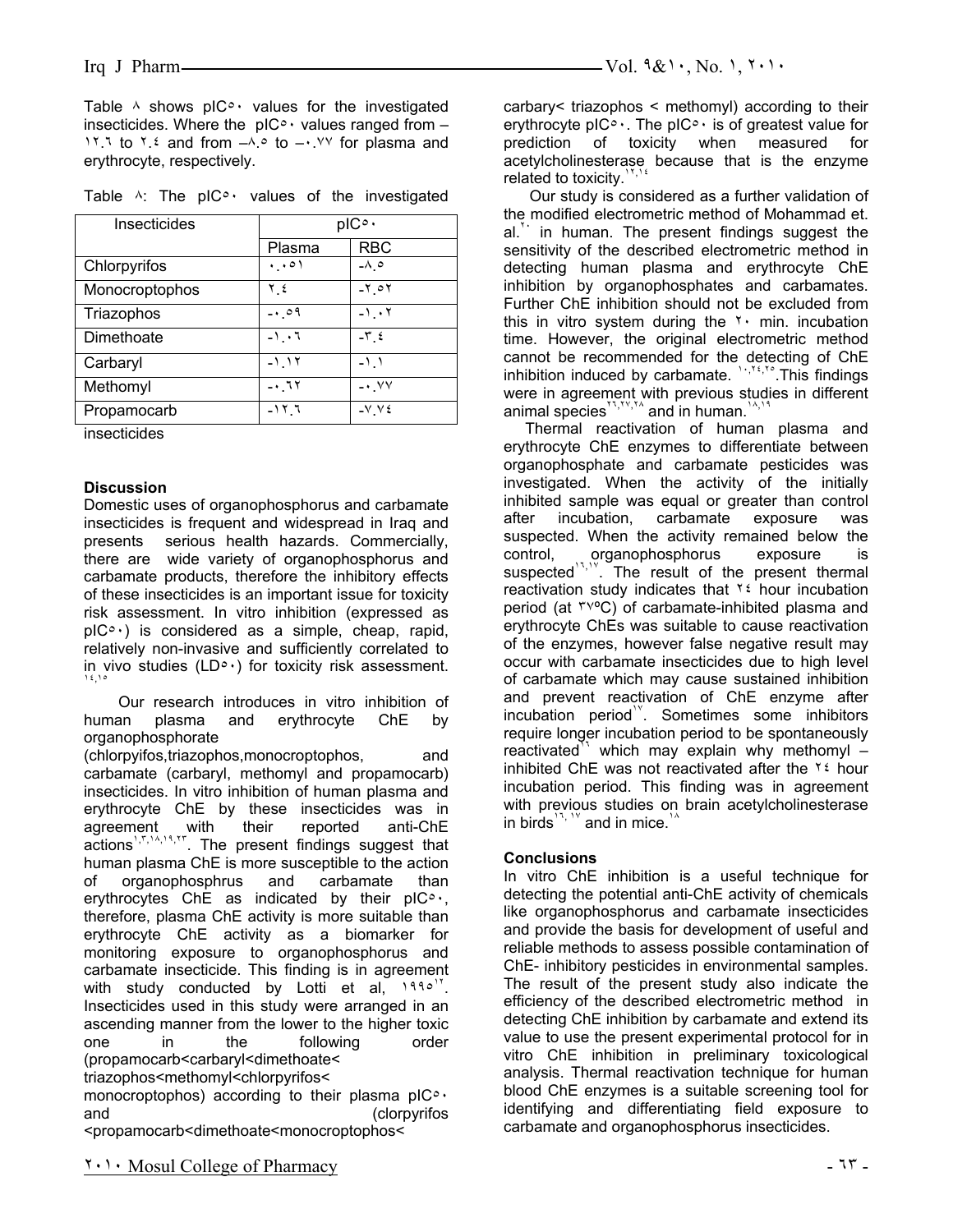# **Acknowleghments**

The study was supported by the College of Pharmacy, University of Mosul, Iraq.

# **References**

- ١- Wilson BW. Cholinesterase inhibitors. In: Wexler P (ed.). Encyclopedia of toxicology. Vol. 1. San Diego, CA: Academic Press, ١٩٩٨**:** ٣٢٦- ٣٤٠.
- ٢- Coggon D. Work with pesticides and organophosphate sheep dips. *Occup Med (*London) ٢٠٠٢; ٥٢: ٤٦٧-٤٧٠.
- ٣- Jaga K, Dhamani C. Sources of exposure to and public health implications of organophosphate pesticides. Rev *Panam Salud Publica* ٢٠٠٣; ١٤: ١٧١-١٨٥.
- ٤- Wilson BW, Henderson JD. Blood esterase determinations as markers of pesticide exposure. Rev *Env Cont Toxicol* ١٩٩٢;١٢٨: ٥٥- ٦٩.
- ٥- Wilson BW, McCurdy SA, Henderson JD et al. Cholinesterases and agriculture. Humans, laboratory animals,wildlife. In: Doctor BP(ed.). Structure and function of Cholinesterases and related proteins. New York, NY: Plenum Press, ١٩٩٨: ٥٣٩-٥٤٦.
- ٦- Singh B, Dogra TD, Tripathi CB. A study or serum cholinesierase activity in agricultural and industrial workers occupationally exposed to organophosphate insecticides. *Int ] Med Toxicol* ٢٠٠٢; ٥ (٢): ٩.
- ٧- Wilson BW. Clinical enzymology. In: Loeb WF, Quimby FW (eds.). The clinical chemistry of laboratory animals. Philadelphia, PA: Taylor and Francis, ١٩٩٩: ٣٩٩-٤٥٤.
- ٨- Kwong TC. Organophosphate pesticides: biochemistry and clinical toxicology. *'I'hera Drug Mon* ٢٠٠٢; ٢٤: ١٤٤-١٤٩.
- ٩- Rusyniak DF, Nanagas KA. Organophospbate poisoning. *Semin Ncurol* ٢٠٠٤; ٢٤: ١٩٧-٢٠٤.
- ١٠- Wills JH. The measurement and significance of changes in the cholinesterase activities of erythrocytes and plasma in man and animals. CRC Critical Review Toxicol ١٩٧٢; ١: ١٥٣--٢٠٢.
- ١١- Kathleen Catter M, Maddux B. Interaction of dichlorvos and anticholinesterases on the in<br>vitro inhibition of human blood inhibition of human blood cholinesterases. Toxicol App Pharmacol ١٩٧٤; ٢٧:٤٥٦-٤٦٣.
- 1<sup>1</sup>- Lotti M. Cholinesterase inhibition: complexities in interpretation. *Clin Chem* ١٩٩٥; ٤١: ١٨١٤- ١٨١٨.
- ١٣- Karanth S, Pope C. In vitro inhibition of blood cholinesterase activities from horse, cow, and rate by tetrachlorvinphos. Int J Toxicol ٢٠٠٣; ٢٢(٦):٤٢٩-٣٣.
- 1.4- Hayes WJ. Pesticides studies in man. William and Wilkins, Baltimore, USA,١٩٨٢; PP:٢٤٨- ٤١٣.
- ١٥- Scholz NL, Truelove NK, Labenia JS, Baldwin DH, Collier TK. Dose additive inhibition of Chinook salmon acetylcholinesterase activity by a mixtures of organophosphate and carbamate insecticides. Environ Toxicol Chem ٢٠٠٦; ٢٥(٥):١٢٠٠-١٢٠٧.
- ١٦- Hunt KA, Hooper MJ, Littrell EE. Carbofuran poisoning in herons: Diagnosis using cholinesterase reactivation techniques. J Wildlife Diseases ١٩٩٥; ٣١(٢):١٨٦-١٩٢.
- ١٧- Smith MR, Thomas NS, Hulse C. Application of brain cholinesterase reactivation to differentiate between organophosphorate and carbamate pesticides exposure in wild birds. J wildlife diseaseas ١٩٩٥ ٣١(٢):٢٦٣-٢٦٧.
- ١٨- Ahmed OAH, Mohammad FK. A simplified eleclromelric technique for rapid measurement of human blood cholinesterase activity. *Internet J Toxicol* ٢٠٠٥; ٢(١).
- ١٩- Mohammad FK, Alias AS, Ahmed OAH. Electrometric measurement of plasma, erythrocyte and whole blood cholinesterase activities in healthy human volunteers. J Med Toxicol.  $Y \cdot Y$ ;  $Y(1)$ :  $Y \circ Y$ .
- ٢٠- Mohammad FK, Faris GA-M, Al-Kassim NA. A modified electrometric method for measurement of erythrocyle acetylcholinesterase activity in sheep. *Vet Hum Toxicol* ١٩٩٧; ٣٩:٣٣٧-٣٣٩.
- ٢١- Oh HS, Lee SK, Kim Y-H, Roh JK. Mechanism of selective toxicity of diazinon to Killifish ( Oryzias latepies ) and loach (Misgurnus anguillicaudatus ). In Mayes MA and Barron MG(eds). Aquatic toxicology and risk assessment. The  $16<sup>th</sup>$  symposium on aquatic toxicology and risk assessment, San Francisco,CA,٢٢-٢٤ April, ١٩٩٠.
- ٢٢- Petrie A, Watson P. Statistics for veterinary and animal science. Oxford: Blackwell Science Ltd, ١٩٩٩.
- ٢٣- Osweiler CD, Carson TL, Buck WB, Van-Gelder GA. Clinical and diagnostic veterinary toxicology. ٣rd ed. Dubucjue, IA: Kendall Publishing Co, ١٩٨٥: ٢٩٨- ٣١٧.
- ٢٤- Witter RF. Measurement of blood cholinesterase archives of environmental health ١٩٦٣,٦, ٥٣٧- ٥٦٣.
- ٢٥- Williams CH, Casterline JR Jr. A comparison of two methods of the measurement of erythrocyte cholinesterase inhibition after carbamate administralion in rats. Food Cosm Toxicol ١٩٦٩; ٧: ١٤٩-١٥١.
- ٢٦- Abass KS, Mohammad FK. Validation of an electrometric method for cholinesterase measurement in the plasma and tissues of